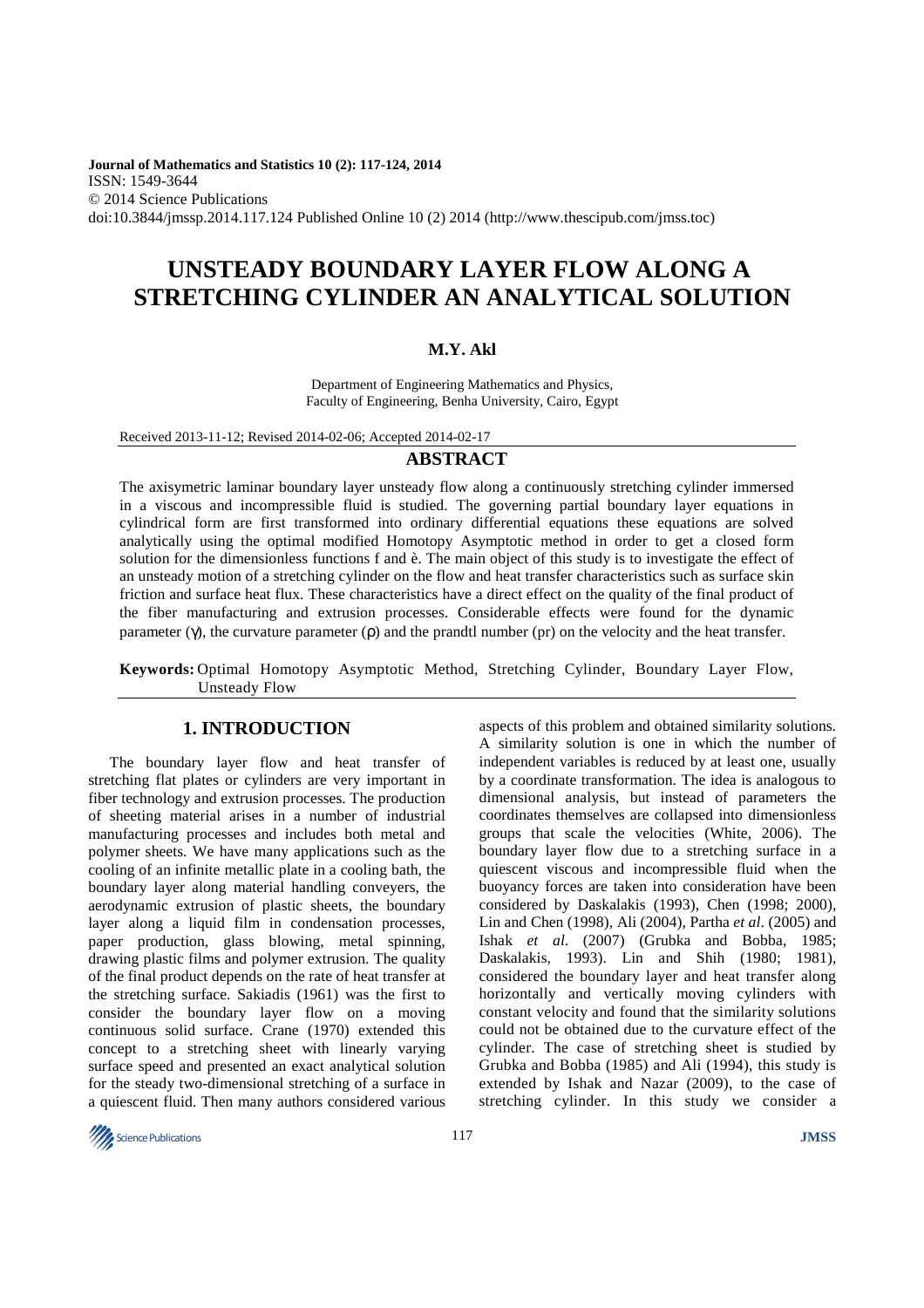stretching cylinder in an unsteady flow and have been solved analytically.

### **2. FORMULATION OF THE PROBLEM**

Consider an unsteady, laminar, incompressible and viscous flow on a continuous stretching cylinder as in figure (1).It is assumed that the stretching velocity U<sub>w</sub>(x,t)= (a x)/(1-γt and the surface temperature T<sub>w</sub> (x,t)  $=$  (b x)/(1-γt), where a, b and γ are constants. The x-axis and r-axis are taken as shown in **Fig. 1**. The conservation equations for this case are Equation (1 to 3):

$$
\frac{\partial}{\partial r}(ru) + \frac{\partial}{\partial r}(rv) = 0
$$
\n(1)

$$
\frac{\partial u}{\partial t} + u \frac{\partial u}{\partial x} + v \frac{\partial u}{\partial r} = \frac{v}{r} \frac{\partial}{\partial r} \left( r \frac{\partial u}{\partial r} \right)
$$
 (2)

$$
\frac{\partial T}{\partial t} + u \frac{\partial T}{\partial x} + v \frac{\partial T}{\partial r} = \frac{a}{r} \frac{\partial}{\partial r} \left( r \frac{\partial T}{\partial r} \right)
$$
(3)

Subjected to The boundary conditions Equation (4):

$$
u = U_w(x), v = 0, T = T_w(x), at r = R
$$
  
\n
$$
u \rightarrow 0, T \rightarrow \infty \text{ as } r \rightarrow R
$$
 (4)

where, u and *v*are velocity components in the *x* and *r* directions, respectively, T is the fluid temperature and  $\alpha$ is the thermal diffusivity. The continuity equation can be satisfied by introducing a stream function  $\psi$ , such that  $u = \frac{1 \partial \psi}{r \partial r}$  and  $v = -\frac{1 \partial \psi}{r \partial x}$  $=\frac{1\partial \psi}{r\partial r}$  and  $v=-\frac{1\partial \psi}{r\partial x}$ . The momentum and energy equations can be transformed into the corresponding ordinary differential equations by the following

transformations (Mahmood and Merkin (1988), Ishak (2009)) Equation (5):

$$
\eta = \frac{r^2 - R^2}{2R} \sqrt{\frac{U(x)}{vx}}, \psi =
$$
  
\n
$$
R \sqrt{U(x)vx} \quad f(\eta), \theta(\eta) = \frac{T - T_{\infty}}{T_w - T_{\infty}}
$$
\n(5)

The transformed ordinary differential equations are Equation (6 and 7):

$$
(1+2\eta \rho)f''' + 2\rho f'' + ff'' - f'^2 - \gamma \left(f' + \frac{\eta}{2}f''\right) = 0
$$
 (6)

$$
(1+2\eta \rho)\theta'' + 2\rho \theta' + \Pr(f\theta' - f\theta) - \gamma \Pr\left(\theta + \frac{\eta}{2}\theta'\right) = 0\}
$$
 (7)

where,  $(pr) = (v/\alpha)$  is the prandtl number

Subjected to the boundary conditions Equation (8):

$$
f(0) = 0, f'(0) = 1, \theta(0) = 1
$$
  

$$
f(\infty) \to 0, \theta(\infty) \to 0
$$
 (8)

where, primes denotes differentiation with respect to  $\eta$  and ρ denotes the curvature parameter defined as Equation (9):

$$
\rho = \sqrt{\frac{v(1 - \gamma t)}{\alpha R^2}}
$$
\n(9)

The physical quantities of interest are the skin friction coefficient  $C_f$  and the local Nusselt number  $Nu_x$ , which are defined as Equation (10):

$$
C_{f} = \frac{\tau_{w}}{\rho U^{2} \setminus 2}, Nu_{x} = \frac{xq_{w}}{k(T_{w} - T_{\infty})}
$$
(10)



**Fig. 1.** Physical problem

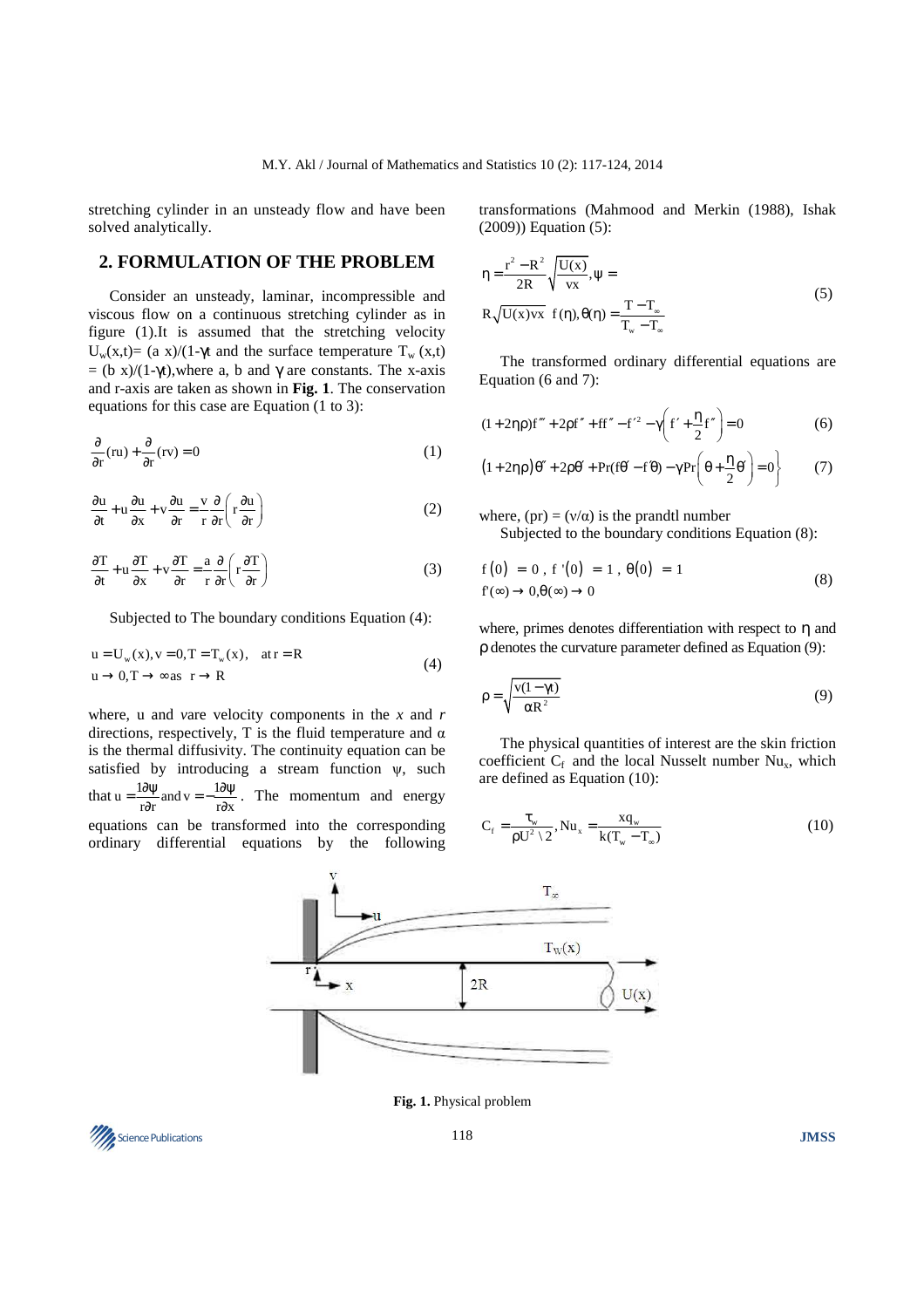where, the surface shear stress  $\tau_w$  and the surface heat flux qw are given by Equation (11):

$$
\tau_{w} = \mu(\frac{\partial u}{\partial r})_{r=R}, q_{w} = -k(\frac{\partial T}{\partial r})_{r=R}
$$
\n(11)

With  $\mu$  and  $k$  being the dynamic viscosity and the thermal conductivity, respectively. Using the similarity variables (5) we get Equation (12):

$$
\frac{1}{2}C_f Re_x^{1/2} = f'(0), Nu_x \setminus Re_x^{1/2} = -\theta'(0)
$$
 (12)

where,  $Re_x = Uw/v$  is the local Reynolds number.

# **3. OPTIMAL HOMOTOPY ASYMPTOTIC METHOD (OHAM)**

Consider a differential Equation (13) in the form:

$$
L(u(t)) + N(u(t)) + g(t) = 0, B(u) = 0
$$
\n(13)

where, L is a linear operator, t denotes an independent variable,  $u(t)$  is an unknown function,  $g(t)$  is a known function,  $N(u(t))$  is a nonlinear operator and B is a boundary operator. By means of OHAM a family of equations is constructed Equation (14):

$$
(1-p)\big[L(F(t,p)) + g(t)\big] - H(p) \n[L(F(t,p)) + g(t) + N(F(t,p))\big] = 0, B(F(t,p)) = 0
$$
\n(14)

where,  $p \in [0,1]$  is an embedding parameter,  $H(p)$  is a nonzero auxiliary function for  $p \neq 0$  and  $H(0)=0$ ,  $F(t,p)$  is an unknown function. Obviously, when  $p = 0$  and  $p = 1$ , we have Equation (15):

$$
F(t,0) = u_0(t), F(t,1) = u(t)
$$
\n(15)

Then, as p increases from 0 to 1, the solution  $F(t,p)$ varies from  $u_0(t)$  to the solution  $u(t)$ , where  $u_0(t)$  is obtained from (14) for  $p = 0$  Equation (16):

$$
L(u_0(t)) + g(t) = 0, B(u_0) = 0
$$
 (16)

Science Publications 119 **JMSS** 

The auxiliary function is chosen in the form Equation (17):

$$
H(p) = p C1 + p2 C2 + (17)
$$

where, C1, C2,...... are constants which can be determined later.

Expanding  $F(t,p)$  in a series with respect to p, we get Equation (18):

$$
F(t, p, C_i) = u_0(t) + \sum_{k \ge 1} u_k(t, C_i) p^k i = 1, 2
$$
 (18)

Substituting (18) in (14), collecting the same powers of p and equating each coefficient of p to zero, we obtain a set of differential equations with boundary conditions. Solving differential equations with boundary conditions:

$$
u_0(t), u_1(t, C_1), u_2(t, C_2)
$$

Is obtained. Generally the solution of (13) can be determined in the form Equation (19):

$$
\tilde{\mathbf{u}}^{(m)} = \mathbf{u}_0(t) + \sum_{k=1}^{m} \mathbf{u}_k(t, C_i)
$$
\n(19)

Substituting (19) in (13) we get the following residual Equation (20):

$$
R(t,C_i) = L(\tilde{u}^m(t,C_i)) + g(t) + N(\tilde{u}^m(t,C_i))
$$
 (20)

If  $R(t,C_i) = 0$  then  $u^{-(m)}(t, C_i)$  is much closer to the exact solution to minimizing the occurred error for nonlinear problem, let Equation (21):

$$
J(C_1, C_2, \dots, C_m) = \int_a^b R^2(t, C_1, C_2, \dots, C_m) dt
$$
 (21)

where, a and b are values depending on the given problem. The unknown constants  $C_i$  ( $i = 1, 2, \ldots, m$ ) can be determined from the conditions Equation (22):

$$
\frac{\partial J}{\partial c_1} = \frac{\partial J}{\partial c_2} = \dots = 0
$$
 (22)

With these known constants, the approximate solution (of order m) (19) is well determined.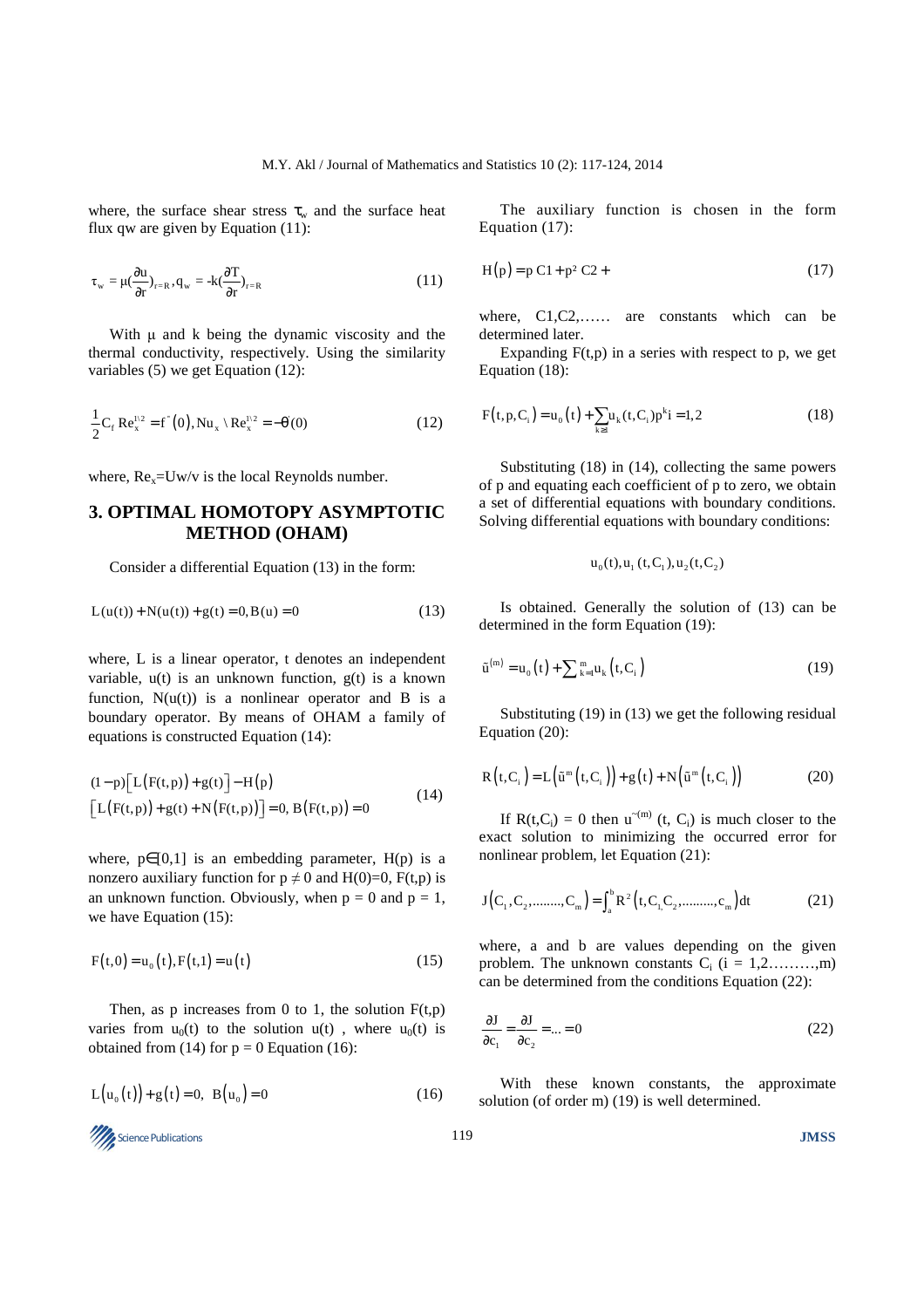## **4. SOLUTION USING OHAM**

Applying  $(14)$  into  $(8),(9)$  and  $(10)$  we get Equation (23):

$$
(1-p)\left[f^+ + f^-\right] - H_1(p)\left[f^-(1+2\rho\eta)\right]
$$
  
+2pf^+ + ff^--f^2 - \gamma f^{\prime} - \gamma \frac{\eta}{2}f^{\prime} - f^{\prime} - f^{\prime} = 0  
(1-p)\left[\theta + \theta^{\prime}\right] - H\_2(p)\left[\theta^{\prime}\left(1+2\rho\eta\right) +  
2\rho\theta^{\prime} + pr\left(f\theta - f^{\prime}\theta\right) - \gamma pr\left(\theta + \frac{\eta}{2}\theta^{\prime}\right) - \theta^{\prime} - \theta = 0  
(23)

where, primes denote differentiation with respect to η.

Since the first two equations in (23) are identical, then we take f,  $\theta$ ,  $H_1$  and  $H_2$  as following Equation (24):

$$
f = f_0 + pf_1 + p^2 f_2
$$
  
\n
$$
\theta = \theta_0 + p\theta_1 + p^2 \theta_2
$$
  
\n
$$
H_1(p) = pC_1 + p^2 C_2
$$
  
\n
$$
H_2(p) = pC_1 + p^2 C_2
$$
\n(24)

Collecting same powers of p and solving the resulted set of differential equations we obtain:

$$
f = 1 - e^{-\eta} - \frac{1}{4}c1e^{-\eta}(-2\gamma + 2e^{\eta}\gamma - 2\eta\eta + \gamma\eta^{2} + 4\eta^{2}\rho)
$$
  
+  $\frac{1}{96}e^{-2\eta}(24c1^{2}\gamma + 48c1e^{\eta}\gamma$   
-240c1<sup>2</sup>e<sup>1</sup>\gamma + 48c2e<sup>1</sup>\gamma - 48c1e<sup>21</sup>\gamma + 216c1<sup>2</sup>e<sup>21</sup>\gamma - 48c2e<sup>21</sup>\gamma  
-24c1<sup>2</sup>e<sup>1</sup>\gamma^{2} + 24c1^{2}e^{2\eta}\gamma^{2} + 48c1e^{\eta}\eta - 192c1^{2}e^{\eta}\eta + 48c2e^{\eta}\eta\eta  
-24c1^{2}e^{\eta}\gamma^{2} + 24c1^{2}e^{2\eta}\gamma^{2} + 48c1e^{\eta}\eta\eta - 192c1^{2}e^{\eta}\eta\eta + 48c2e^{\eta}\eta\eta  
-24c1^{2}e^{\eta}\gamma^{2}\eta - 24c1e^{\eta}\eta\eta^{2} + 48c1^{2}e^{\eta}\eta^{2} - 24c2e^{\eta}\eta\eta^{2}  
-12c1^{2}e^{\eta}\gamma^{2}\eta^{2} + 20c1^{2}e^{\eta}\gamma^{2}\eta^{3}  
-3c1^{2}e^{\eta}\gamma^{2}\eta^{4} + 96c1^{2}\rho - 384c1^{2}e^{\eta}\rho + 288c1^{2}e^{2\eta}\rho - 192c1^{2}\eta\rho  
-96c1e^{\eta}\eta^{2} - 24c2e^{2\eta}\eta^{2} - 12c1^{2}e^{\eta}\eta^{2}\eta^{2} + 20c1^{2}e^{\eta}\eta^{2}\eta^{3}  
-3c1^{2}e^{\eta}\eta^{2}\eta^{4} + 192c1^{2}e^{\eta}\eta^{2} - 96c2e^{\eta}\eta^{2}\rho - 96c1^{2}e^{\eta}\eta^{2}\rho  
+144c1^{2}e^{\eta}\eta\eta^{3}\rho - 24c1^{2}e^{\eta}\eta^{4}\rho - 192c1^{2}

 $+96c3<sup>2</sup>e<sup>n</sup>pr<sup>2</sup> - 48c3<sup>2</sup>γpr<sup>2</sup> + 48c3<sup>2</sup>γpr<sup>2</sup>e<sup>n</sup> + 96c3e<sup>n</sup>η$ −288c3<sup>2</sup> e<sup>n</sup>η + 96c4e<sup>n</sup>η − 96c3e<sup>n</sup>pr η + 384c3<sup>2</sup> e<sup>n</sup>pr η −96c4e<sup>n</sup>pr η − 96c3<sup>2</sup> e<sup>n</sup>pr<sup>2</sup>η − 48c1c3prγη − 96c3e<sup>n</sup>prγη +48c1c3e<sup>η</sup>prγη + 336c3<sup>2</sup>e<sup>η</sup>prγη – 96c4e<sup>η</sup>prγη  $+48c3^{2} pr^{2} \gamma \eta - 96c3^{2} e^{\eta} pr^{2} \gamma \eta + 48c3^{2} e^{\eta} \eta^{2} - 96c3^{2} e^{\eta} pr \eta^{2}$  $+48c3^{2}e^{\eta}pr^{2}\eta^{2}+24c3e^{\eta}pr\eta\eta^{2}-192c3^{2}e^{\eta}pr\eta\eta^{2}+24c4e^{\eta}pr\eta\eta^{2}$  $+144c3^{2}e^{\eta}pr^{2}\gamma\eta^{2} +72c3^{2}e^{\eta}pr^{2}\gamma^{2}\eta^{2} +24c3^{2}e^{\eta}pr\gamma\eta^{3}$  $-24c3<sup>2</sup>e<sup>n</sup>pr<sup>2</sup>γη<sup>3</sup> - 32c3<sup>2</sup>e<sup>n</sup>pr<sup>2</sup>γ<sup>2</sup>η<sup>3</sup> + 3c3<sup>2</sup>e<sup>n</sup>ηρ - 192c1c3prρ$ +192c1c3e<sup>η</sup>prρ -192c3e<sup>η</sup>ηρ + 960c3<sup>2</sup>e<sup>η</sup>ηρ -192c4c3<sup>2</sup>e<sup>η</sup>ηρ -192c1c3e<sup>η</sup>ηρ +192c3<sup>2</sup> prηρ - 384c3<sup>2</sup> e<sup>η</sup>prηρ -192e<sup>η</sup>prγηρ  $+96c3e^{\eta}\eta^{2}\rho - 672c3^{2}e^{\eta}\eta^{2}\rho + 96c4e^{\eta}\eta^{2}\rho + 480c3^{2}e^{\eta}pr\eta^{2}\rho$  $+528c3^{2}e^{n}pr\gamma\eta^{2}\rho+96c3^{2}e^{n}\eta^{3}\rho-96c3^{2}e^{n}pr\eta^{3}\rho$  $-240c3<sup>2</sup>e<sup>n</sup>pryn<sup>3</sup>ρ + 24c3<sup>2</sup>e<sup>n</sup>pryn<sup>4</sup>ρ - 384c3<sup>2</sup>e<sup>n</sup>np<sup>2</sup>$  $+960c3^{2}e^{\eta}\eta^{2}\rho^{2}+448c3^{2}e^{\eta}\eta^{3}\rho^{2}+48c3^{2}e^{\eta}\eta^{4}\rho^{2}$ 

# **5. RESULTS**

Computations have been carried out for various values of the dynamic parameter  $(y)$ , the curvature parameter (ρ) and the Prandtl number (pr). The Results for the skin friction f "(0) are computed for various values of the dynamic parameter  $(\gamma)$  and the curvature parameter (ρ) in **Table 1** and the results for the temperature surface gradient  $\theta^*$  (0) are computed for various values of the dynamic parameter (γ), Prandtl number (Pr) and the curvature parameter (ρ) in **Table 2 and 3**. Moreover, the variation of velocity f '(0) with the dimensionless variable (η) for different values of the dynamic parameter (γ) and the curvature parameter (ρ) is shown in **Fig. 2-4**. The variation of temperature  $θ$  (η) with the dimensionless variable (η) for different values of the dynamic parameter (γ) the prandtl number (Pr) and the curvature parameter (ρ) is shown in **Fig. 5-8**.

#### **6. DISCUSSION**

This study presents the effect of unsteady motion of a stretching cylinder on the flow and heat transfer characteristics such as surface skin friction and heat flux. These characteristics have a direct effect on the quality of the final product of the fiber manufacturing and extrusion processes.

**Figure 2-4** show the velocity of the boundary layer over the cylinder with the variation of dynamic parameter γ and curvature parameter ρ. One can observe that the increasing of the dynamic parameter increase the velocity of the boundary layer and the increasing of curvature parameter increase the velocity to a certain value then have a reverse effect before decaying to zero.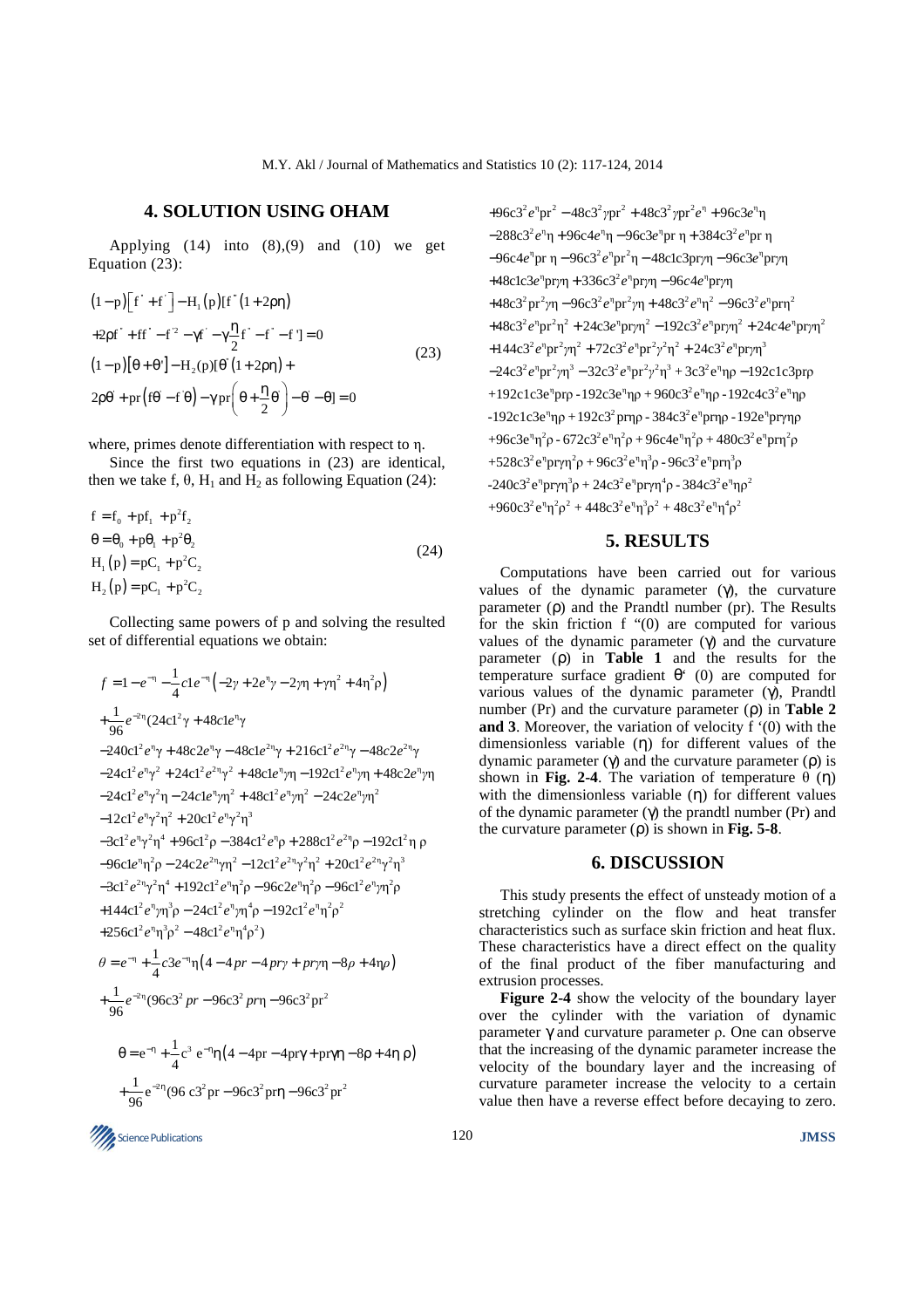M.Y. Akl / Journal of Mathematics and Statistics 10 (2): 117-124, 2014



**Fig. 2.** Variation of the velocity f '(η) with the dimensionless variable (η) for a various values of  $\rho = 0.0.5,1$  when  $\gamma = 0$ 



**Fig. 3.** Variation of the velocity f' (η) with the dimensionless variable (η) for a various values of  $\rho = 0.0.5,1$  when  $\gamma = 0.5$ 



**Fig. 4.** Variation of the velocity f '(η) with the dimensionless variable (η) for a various values of  $\rho = 0.0.5,1$  when  $\gamma = 1$ 

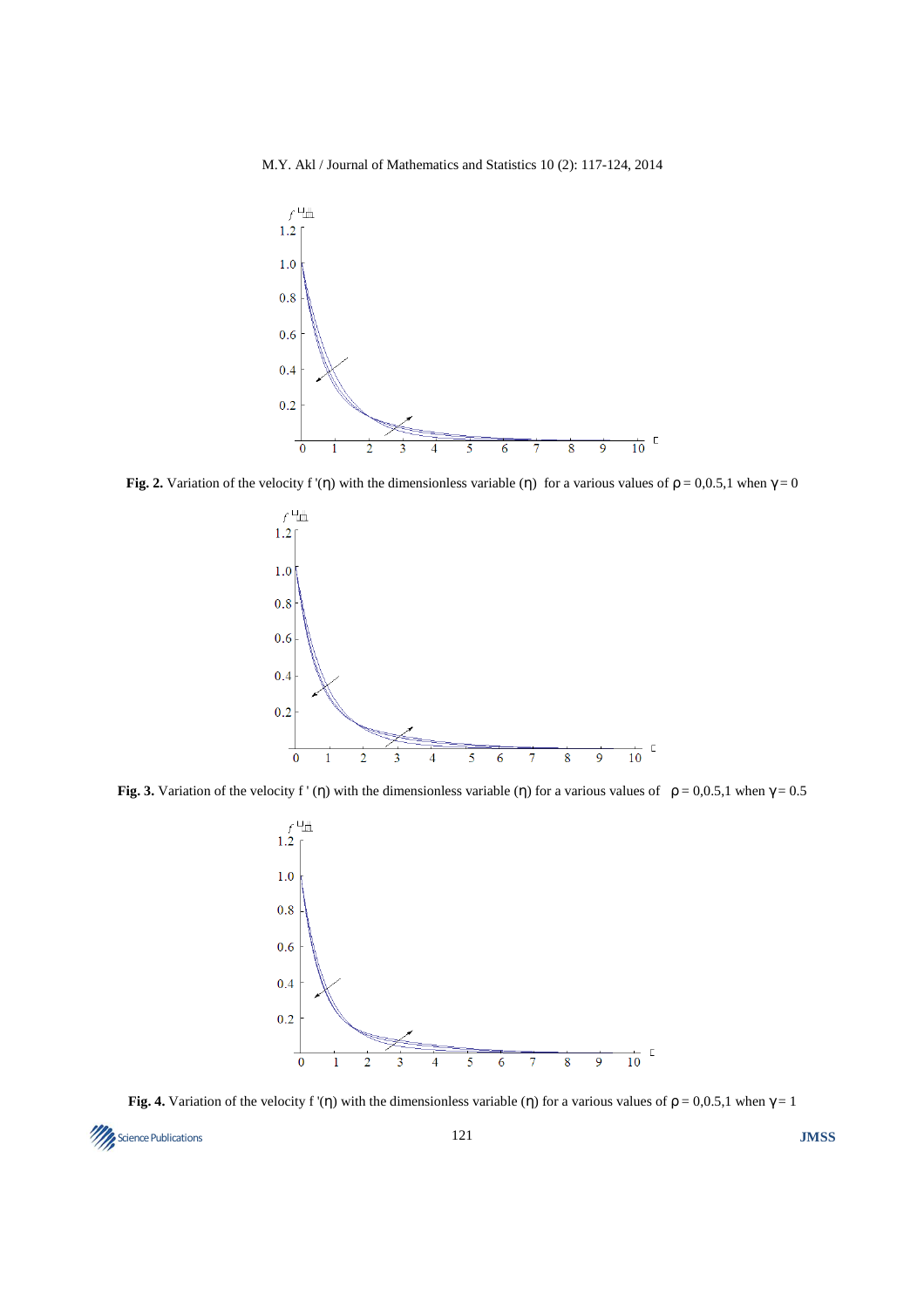M.Y. Akl / Journal of Mathematics and Statistics 10 (2): 117-124, 2014



**Fig. 5.** Variation of temperature  $\theta$  (η) with the dimensionless variable (η) at  $\gamma = 0$ , pr = 0.7,  $\rho = 0.0.5,1$ 



**Fig. 6.** Variation of temperature  $\theta$  (η) with the dimensionless variable (η) at  $\gamma = 0.1$ , pr = 0.7,  $\rho = 0.0.5,1$ 



**Fig. 7.** Variation of temperature  $\theta$  (η) with the dimensionless variable (η) at  $\gamma = 0.2$ , pr = 0.7,  $\rho = 0.0.5,1$ 

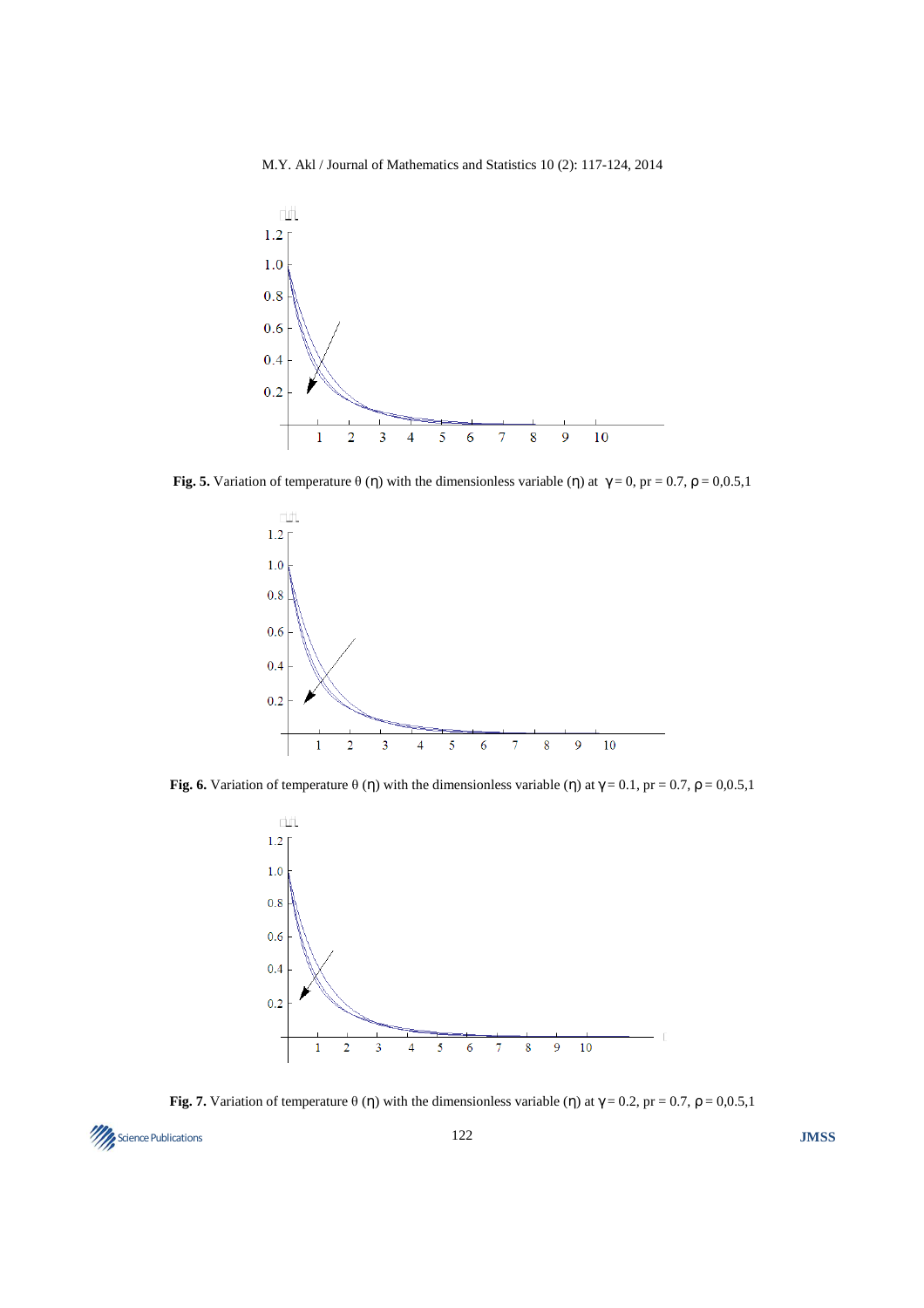M.Y. Akl / Journal of Mathematics and Statistics 10 (2): 117-124, 2014



**Fig. 8.** Variation of temperature  $\theta$  (η) with the dimensionless variable (η) at  $\gamma = 0$ ,  $\rho = 1$ ,  $pr = 0.7,1,3$ 

**Table 1.** Variation of f "(0) for a various values of (ρ) at various values of (γ)

| p   | $\gamma = 0$ | $\gamma = 0.5$ | $\gamma=1$ |
|-----|--------------|----------------|------------|
| 0.0 | $-1.00000$   | $-1.17232$     | $-1.32093$ |
| 0.5 | $-1.24337$   | $-1.38098$     | $-1.49819$ |
| 1.0 | $-1.37109$   | $-1.47010$     | $-1.55552$ |
| 1.5 | $-1.40151$   | $-1.47251$     | $-1.73128$ |
| 2.0 | $-1.57544$   | $-1.66321$     | $-1.74647$ |
| 2.5 | $-1.59145$   | $-1.66296$     | $-1.73169$ |
| 3.0 | $-1.58635$   | -1.64545       | $-1.70288$ |
| 3.5 | $-1.57082$   | $-1.62046$     | $-1.66911$ |
| 4.0 | $-1.55085$   | -1.59316       | $-1.63494$ |
| 4.5 | $-1.52957$   | -1.56596       | $-1.60247$ |
| 5.0 | $-1.50860$   | -1.54062       | $-1.57254$ |

| <b>Table 2.</b> Variation of - $\theta$ ' (0) for a various values of $\rho$ , Pr at ( $\gamma = 0$ ) |     |     |                 |  |  |
|-------------------------------------------------------------------------------------------------------|-----|-----|-----------------|--|--|
|                                                                                                       | Pr  |     | $-\theta$ ' (0) |  |  |
| 0                                                                                                     | 0.7 | 0.0 | 0.821030        |  |  |
|                                                                                                       | 0.7 | 0.5 | 1.144430        |  |  |
|                                                                                                       | 0.7 | 1.0 | 1.302190        |  |  |
|                                                                                                       | 0.7 | 1.5 | 1.355360        |  |  |
|                                                                                                       | 1.0 | 2.0 | 1.551810        |  |  |
|                                                                                                       | 1.0 | 0.0 | 1.000000        |  |  |
|                                                                                                       | 1.0 | 0.5 | 1.251980        |  |  |
|                                                                                                       | 1.0 | 1.0 | 1.379360        |  |  |
|                                                                                                       | 1.0 | 1.5 | 1.404660        |  |  |
|                                                                                                       | 1.0 | 2.0 | 1.613150        |  |  |

On the other hand, the effect of these parameters on the boundary layer temperature is shown in **Fig. 5-7**. By observing in these figures, on can observe that the increasing of both parameters increase the temperature of the boundary layer. **Figure 8** shows the heat profile for various values of the prandtl number (pr), it is clear that the heat increase as the prandtl decreases. Finally **Fig. 2- 8** show the satisfaction of initial boundary conditions which support the validity of the solution.

**Table 3.** Variation of -θ' (0) for a various values of ρ, Pr at

|     | $(\gamma = 0.1)$ |     |                 |
|-----|------------------|-----|-----------------|
|     | Pr               |     | $-\theta$ ' (0) |
| 0.1 | 0.7              | 0.0 | 0.846139        |
| 0.1 | 0.7              | 0.5 | 1.164680        |
| 0.1 | 0.7              | 1.0 | 1.317460        |
| 0.1 | 0.7              | 1.5 | 1.365960        |
| 0.1 | 0.7              | 2.0 | 1.537970        |
| 0.1 | 1.0              | 0.0 | 1.045480        |
| 0.1 | 1.0              | 0.5 | 1.281580        |
| 0.1 | 1.0              | 1.0 | 1.400240        |
| 0.1 | 1.0              | 1.5 | 1.419240        |
| 0.1 | 1.0              | 2.0 | 1.592250        |

Moreover, **Table 1** shows that the skin friction coefficient f "(0) for all values of  $\rho$  and  $\gamma$  is negative which means the surface exerts a drag force on the fluid. Since Equation (6) and (7) are un coupled, then the Prandtl number does not affect on f "(0). The absolute values of f "(0) for all non zero values of  $\gamma$  and  $\rho$  are greater than the values of f "(0) when  $\rho = 0$ , which means the skin friction coefficient for the cylinder is greater than the plate. Also it is noticed that the skin friction f "(0) increases as the curvature parameter (ρ) increases for all values of the dynamic parameter (γ) and then the skin friction decreases as the curvature parameter (ρ) increases for all values of the dynamic parameter (γ). **Table 2 and 3** show the surface heat transfer rate- $\theta'(0)$  increases as the curvature parameter (ρ) increases which means also that the heat transfer rate at the surface for cylinder is greater than the heat transfer rate at the surface for the plate.

### **7. CONCLUSION**

Optimal Homotopy Analysis Method has been applied to study the effects of the dynamic parameter (γ), the